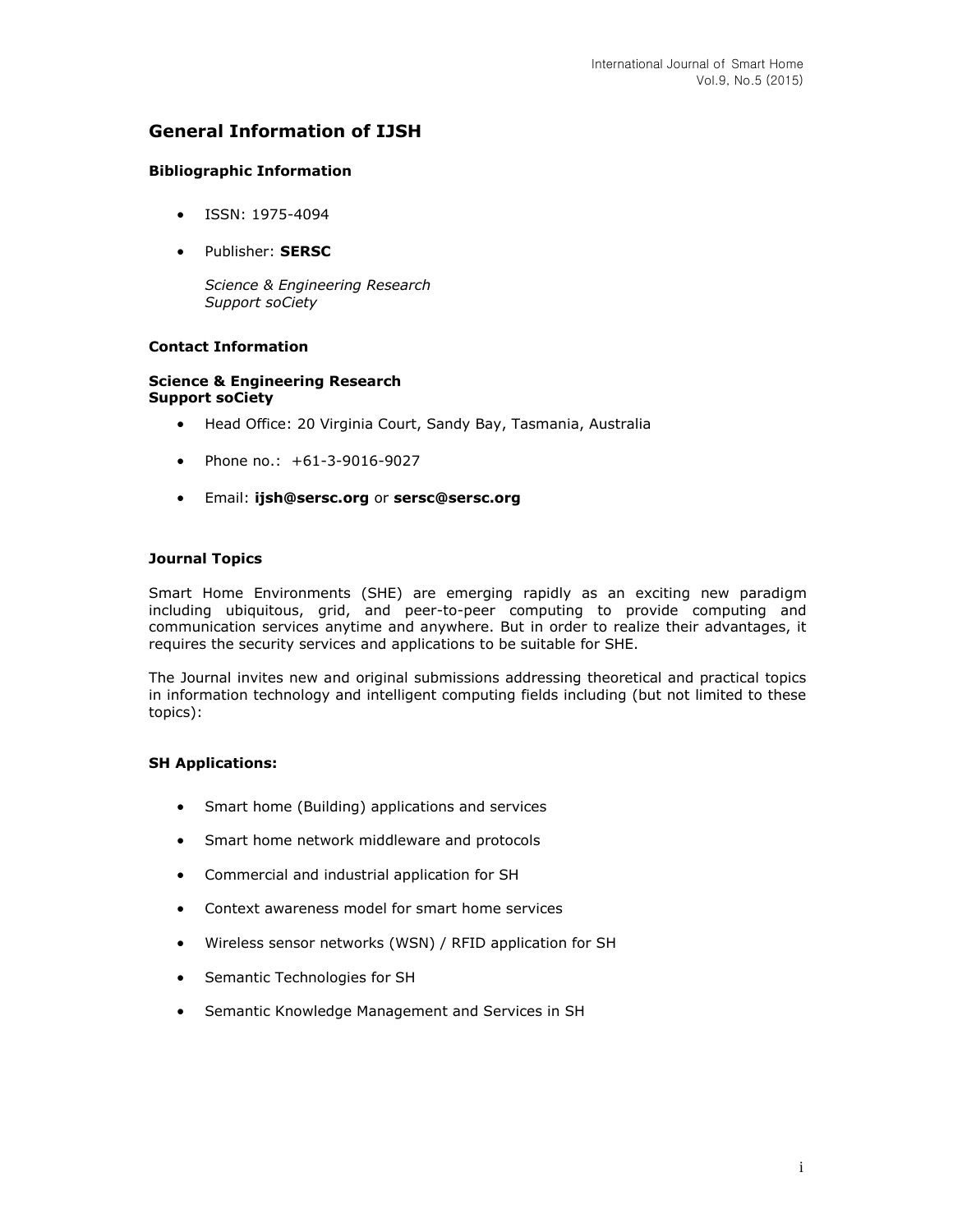International Journal of Smart Home Vol.9, No.5 (2015)

### **SH Security:**

- Multimedia Security and Services in SH
- Smart home security issues and model
- Access control and privacy protection in SH
- Forensics and Security Policy in SH
- WSN / RFID Security in SH
- **•** Security Protocol for smart home service

## **SH Embedded Hardware and Software:**

- Embedded Hardware Support for SH
- Embedded Software for SH
- Embedded System Architecture for SH
- Real-time OS for SH
- Smart and Personal Devices for SH
- Power-Aware Computing for SH
- Middleware for SH
- Specification, Validation and Verification of Embedded Software

## **Associate Editors**

**Sajid Hussain** Acadia University, Canada

**Yan Zhang**  Simula Research Laboratory, Norway

**Houcine Hassan**  Universidad Politecnica de Valencia, Valencia, Spain

**Daqing Zhang** Institut Telecom SudParis, France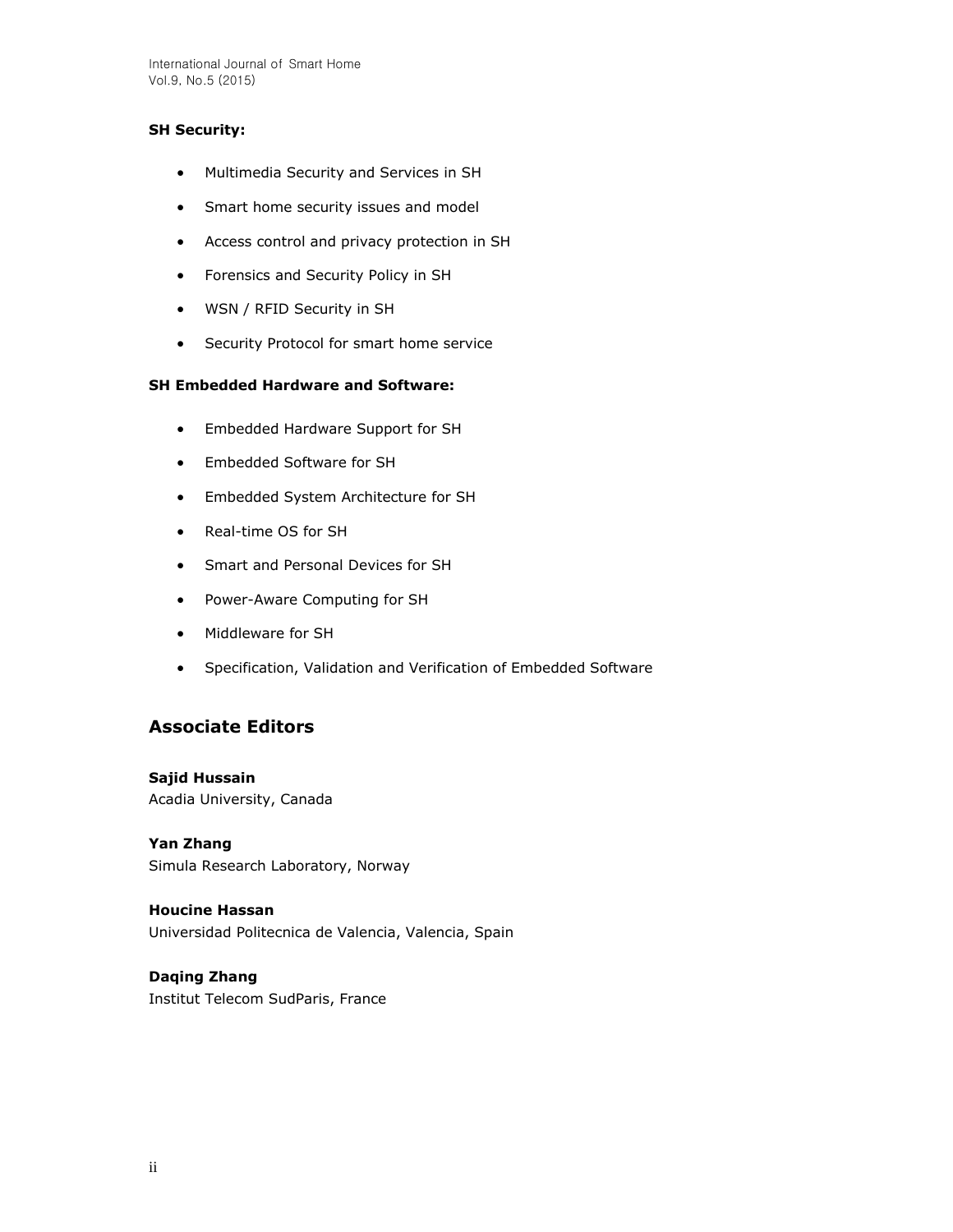## **Advisory Board (AB)**

- Ching-Hsien Hsu (Chung Hua University, Taiwan)
- Javier Lopez (University of Malaga, Spain)
- Jianhua Ma (Hosei University, Japan)
- Jiannong Cao (The Hong Kong Polytechnic University, Hong Kong)
- Laurence T. Yang (St Francis Xavier University, Canada)
- Tai-hoon Kim (Hannam University, Korea)
- Witold Pedrycz (University of Alberta, Canada)

#### **General Editors (GE)**

- George Roussos (University of London, UK)
- Hesham H. Ali (University of Nebraska at Omaha, USA)
- Kia Makki (Florida International University, USA)
- Michael Beigl (University of Karlsruhe, Germany)
- Niki Pissinou (Florida International University, USA)

#### **Editorial Board (EB)**

- Alex Zhaoyu Liu (University of North Carolina at Charlotte, USA)
- Ali Shahrabi (Glasgow Caledonian University, UK)
- Andry Rakotonirainy (Queensland University of Technology, Australia)
- Anind K. Dey (Carnegie Mellon University, USA)
- Antonio Coronato (ICAR-CNR, Italy)
- Antonio Pescape' (University of Napoli i°Federico IIi±, Italy)
- Arek Dadej (University of South Australia, Australia)
- Bessam Abdulrazak (University of Florida, USA)
- Biplab K. Sarker (University of New Brunswick, Fredericton, Canada)
- Bo Yang (University of Electronic Science and Technology of China)
- Bo-Chao Cheng (National Chung-Cheng University, Taiwan)
- Borhanuddin Mohd Ali (University of Putra Malaysia, Malaysia)
- Chunming Rong (University of Stavanger, Norway)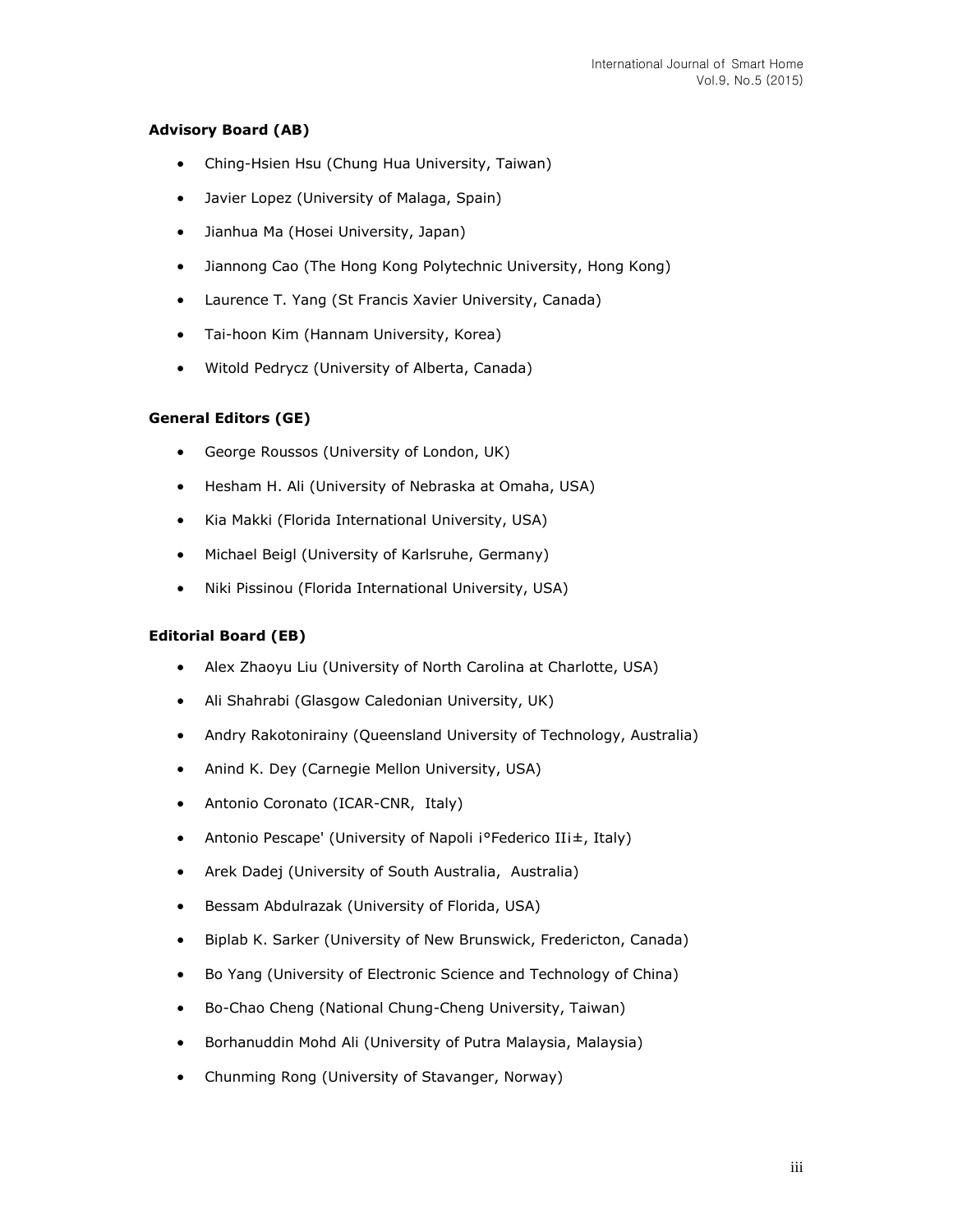- Damien Sauveron (University of Limoges, France)
- Debasish Ghose (Indian Institute of Science, India)
- Eung-Nam Ko (Baekseok University, Korea)
- Fabio Martinelli. (National Research Council C.N.R., Italy)
- Fevzi Belli, (University of Paderborn, Germany)
- Gerd Kortuem (Lancaster University, UK)
- Geyong Min (University of Bradford, UK)
- Giuseppe De Pietro ( ICAR-CNR, Italy)
- Hakan Duman (British Telecom, UK)
- Hans-Peter Dommel (Santa Clara University, USA)
- Hongli Luo (Indiana University, USA)
- Huirong Fu (Oakland University, USA)
- Hung-Chang Hsiao (National Cheng Kung University, Taiwan)
- HwaJin Park (Sookmyung Women's University , Korea)
- Ibrahim Kamel (University of Sharjah, UAE)
- Ilsun You (Koea Bible University, Korea)
- Irfan Awan (University of Bradford, UK)
- Jiann-Liang Chen (National Dong Hwa University, Taiwan)
- Jianzhong Li (Harbin Inst. of Technology, China)
- Jin Wook Lee (Samsung Advanced Institute of Technology, Korea)
- Joohun Lee (Dong-Ah Broadcasting College,Korea)
- Jordi Forne (Universitat Politecnica de Cataluny, Spain)
- Juan Carlos Augusto (University of Ulster at Jordanstown, UK)
- Karen Henricksen (NICTA, Australia)
- Kuei-Ping Shih (Tamkang University, Taiwan)
- LF Kwok (City University of Hong Kong, HK)
- Liudong Xing (University of Massachsetts Dartmouth, USA)
- Marc Lacoste (France Télécom Division R&D, France)
- Mei-Ling Shyu (University of Miami, USA)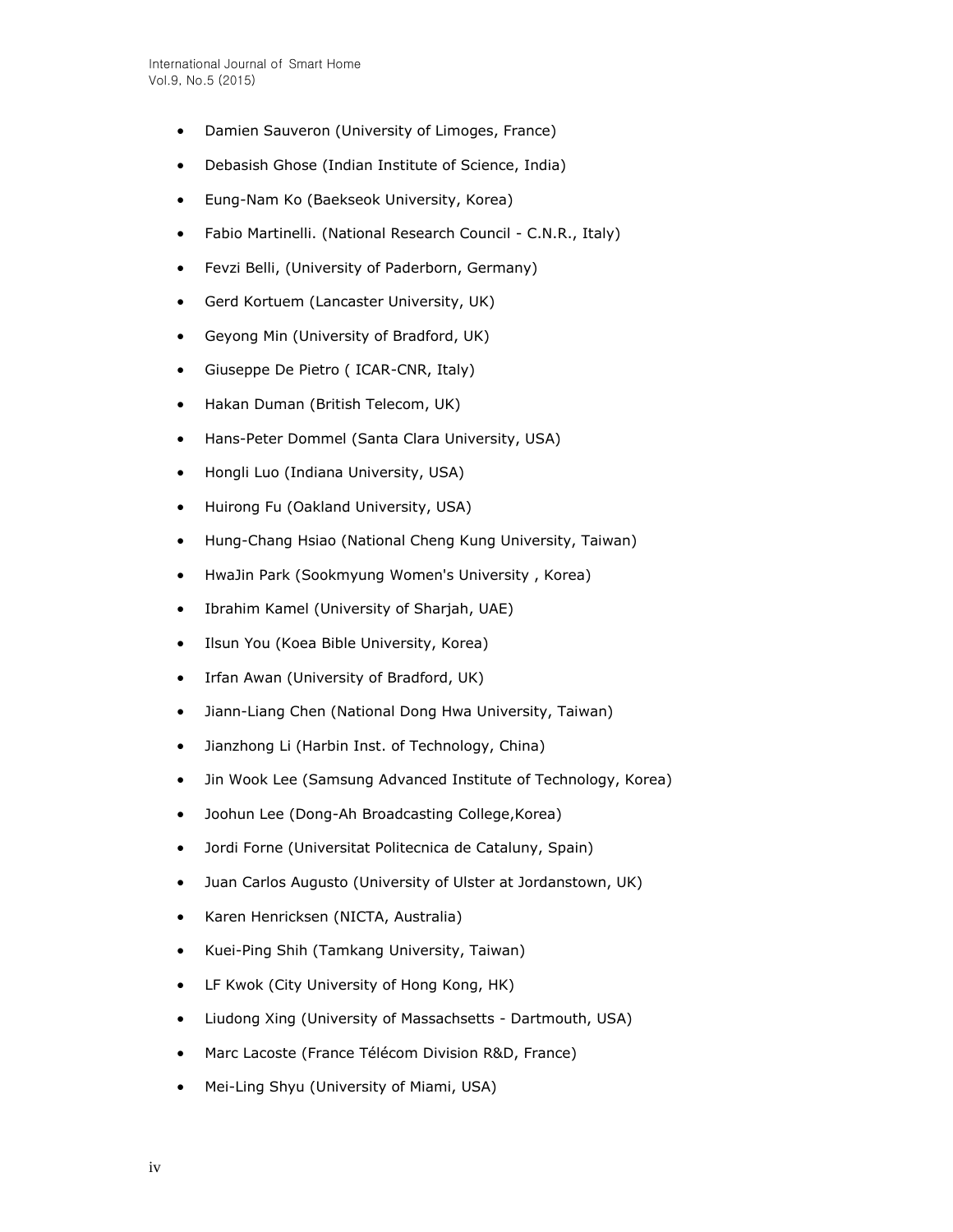- Mounir Mokhtari (INT/GET, France)
- Paris Kitsos (Hellenic Open University, Greece)
- Pedro M. Ruiz Martinez (Univ. of Murcia, Spain)
- Phillip G. Bradford (The University of Alabama, USA)
- Pilar Herrero (Universidad Politécnica de Madrid, Spain)
- Qi Shi (Liverpool John Moores University, UK)
- Rodrigo de Mello(University of Sao Paulo, Brazil)
- Serge Chaumette (Université Bordeaux 1,France)
- Shaohua TANG (South China University of Technology, China)
- Stefanos Gritzalis (University of the Aegean, Greece)
- Tatsuya Yamazaki (NICT, Japan)
- Toshihiro Yamauchi (Okayama University, Japan)
- Tsung-Chuan Huang (National Sun Yat-sen University, Taiwan)
- Tsutomu Terada (Osaka University, Japan)
- Umberto Villano (Universita' del Sannio, Italy)
- Vincenzo De Florio (University of Antwerp, Belgium)
- Vipin Chaudhary (Wayne State University to University at Buffalo, SUNY)
- Wen-Shenq Juang (Shih Hsin University, Taiwan)
- Xinwen Fu (Dakota State University, USA)
- Yang Guangwen (Tsinghua University, P.R.China)
- Yoshiaki HORI (Kyushu University, Japan)
- Young Yong Kim (Yonsei University, Korea)
- Chunming Rong (University of Stavanger, NORWAY)
- Luciano Bononi (University of Bologna, Italy)
- Lingyang Song (Philips Research Laboratories, UK)
- Josef Noll (UniK/University of Oslo, Norway)
- Jianhua He (Swansea University, UK)
- Mieso Denko (University of Guelph, Canada)
- Chik How Tan (Gjøvik University College, Norway)